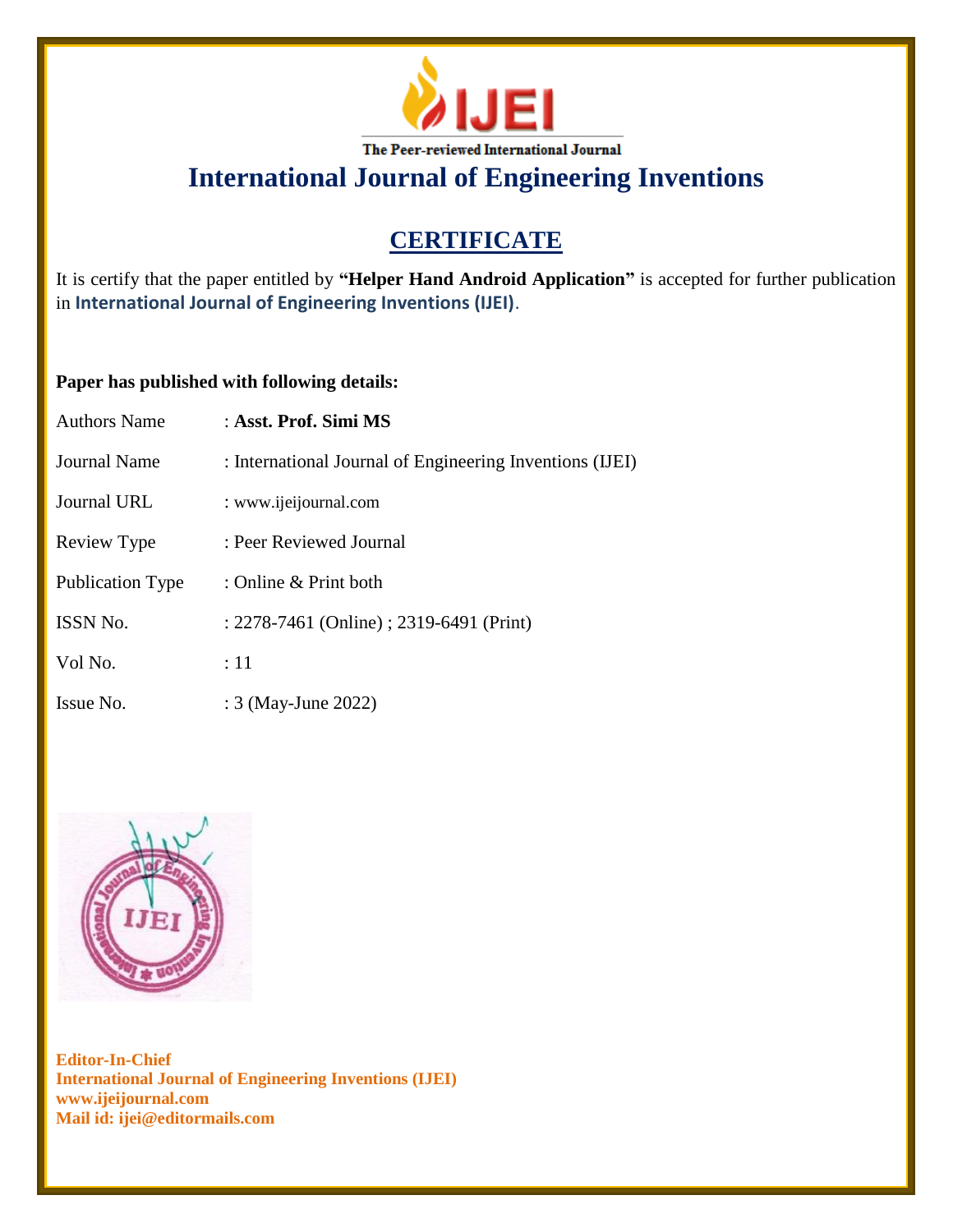

# **CERTIFICATE**

It is certify that the paper entitled by **"Helper Hand Android Application"** is accepted for further publication in **International Journal of Engineering Inventions (IJEI)**.

### **Paper has published with following details:**

| <b>Authors Name</b>     | : Arjun $S$                                              |
|-------------------------|----------------------------------------------------------|
| <b>Journal Name</b>     | : International Journal of Engineering Inventions (IJEI) |
| <b>Journal URL</b>      | : www.ijeijournal.com                                    |
| Review Type             | : Peer Reviewed Journal                                  |
| <b>Publication Type</b> | : Online $&$ Print both                                  |
| <b>ISSN No.</b>         | : 2278-7461 (Online) ; 2319-6491 (Print)                 |
| Vol No.                 | :11                                                      |
| Issue No.               | : 3 (May-June 2022)                                      |

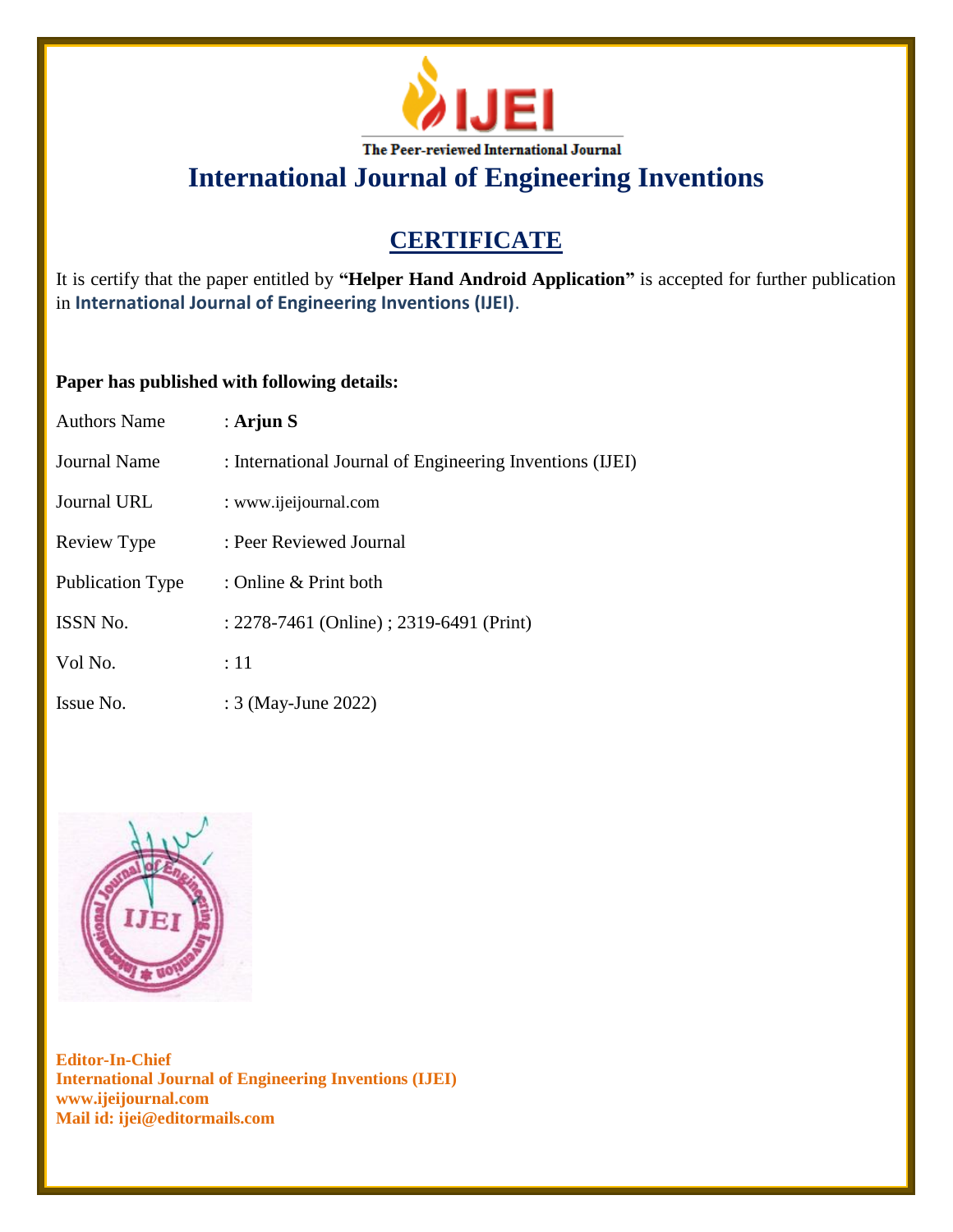

# **CERTIFICATE**

It is certify that the paper entitled by **"Helper Hand Android Application"** is accepted for further publication in **International Journal of Engineering Inventions (IJEI)**.

### **Paper has published with following details:**

| <b>Authors Name</b>     | : Anwin $KP$                                             |
|-------------------------|----------------------------------------------------------|
| Journal Name            | : International Journal of Engineering Inventions (IJEI) |
| Journal URL             | : www.ijeijournal.com                                    |
| Review Type             | : Peer Reviewed Journal                                  |
| <b>Publication Type</b> | : Online & Print both                                    |
| <b>ISSN No.</b>         | : 2278-7461 (Online) ; 2319-6491 (Print)                 |
| Vol No.                 | :11                                                      |
| Issue No.               | : 3 (May-June 2022)                                      |